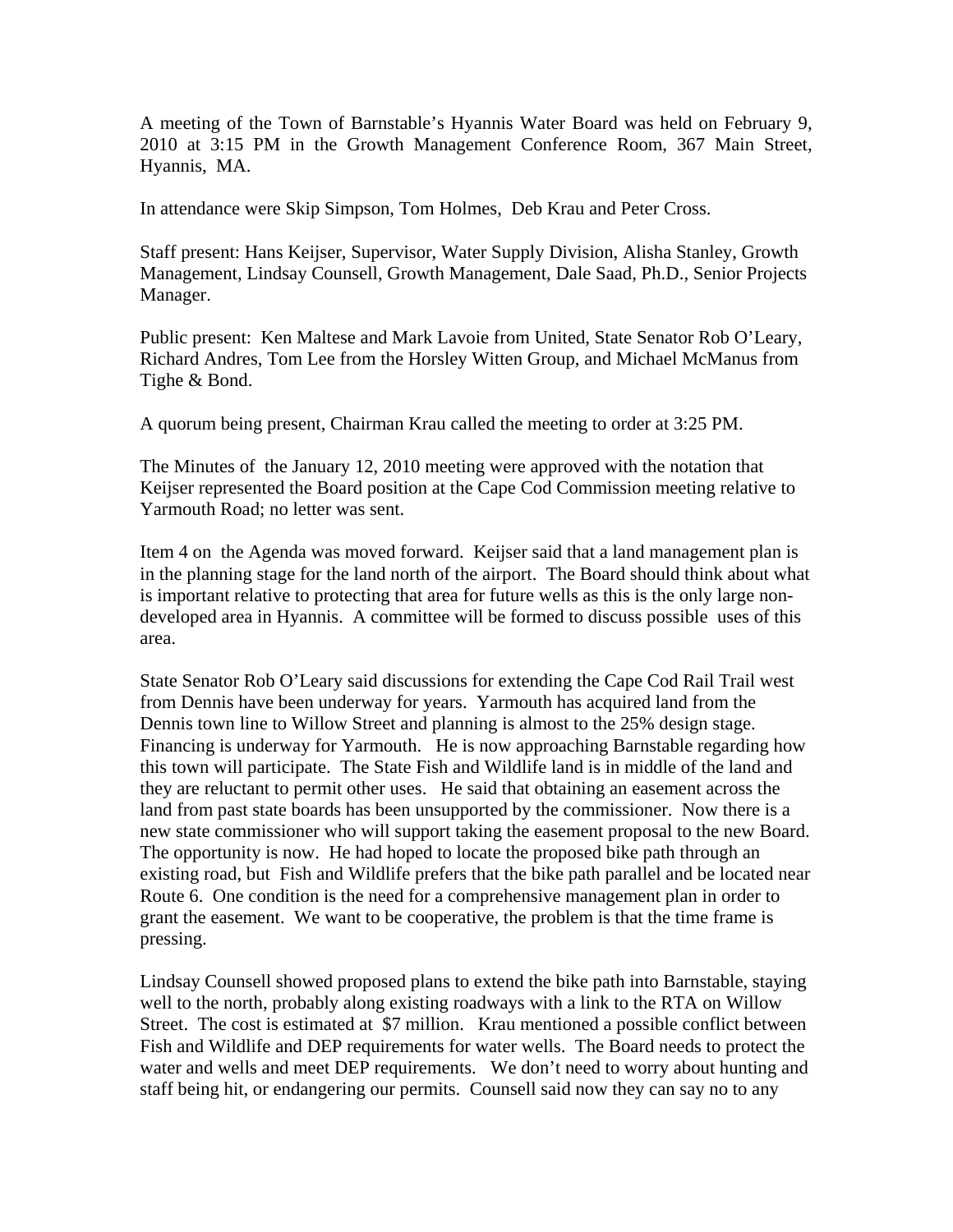proposed site for a well, which is why it's important to open up opportunities for wells on other nearby sites, which could occur with management agreement. This is an opportunity to coalesce management of the entire area. Hunting is an issue, each agency has its own mission – this area is now open to hunting. All the other land owner agendas are consistent with the proposed plans, except for hunting.

Cross thinks a comprehensive plan would be great to bring the airport under some control. His concern is the fine print in an agreement, we don't want to find out down the road that Fish and Wildlife controls all the land. Other concerns are DEP permits, existing rights to wells, and endangerment from hunters.

O'Leary asked the Board to keep an open mind, the Board is a key player and will be involved in negotiations.

Operations Report – Lavioe said United has been evaluating its sampling locations to avoid the problems of last summer and tweaking the reporting for the maintenance program. No problems with coliform detects were reported. Collections of overdue accounts efforts resulted in \$3,929 in January. There remain some needed clarifications on collections and some corrections for accurate reporting

Simpson noted that the report says billing is 33% down in January but pumping is up. Maltese said the historical column is incorrect and that the lag time between pumping and billing may be coming into play. How will this be reconciled? Maltese will look into reports and find out what is going on.

Krau asked what to do about 120+ days overdue accounts, they now are at 56%. Maltese suggested that with the next billing cycle a big notice on the bill front notify delinquent customers of an immediate danger of shut off. That should result in a 10-15% increase in collections. He noted that the current billing is included in the total amount overdue. He is trying to develop a list of the truly uncollectible accounts to get them taken off the books.

Paine Avenue. Keijser said there have been no further complaints.

Keijser said a new project manager has been hired and will be starting on Friday. We are moving forward with 6 projects, the first is the generator.

Water tower project. Tighe & Bond was awarded the contract and were represented by Michael McManus, who distributed the agenda for the kick-off meeting.

Krau asked McManus – what do you need from the Board and what is the time frame. McManus said that SRF funding is the main time frame constraint. If it is not used, there are no time limits. He said there is no rush to get to procurement by June.